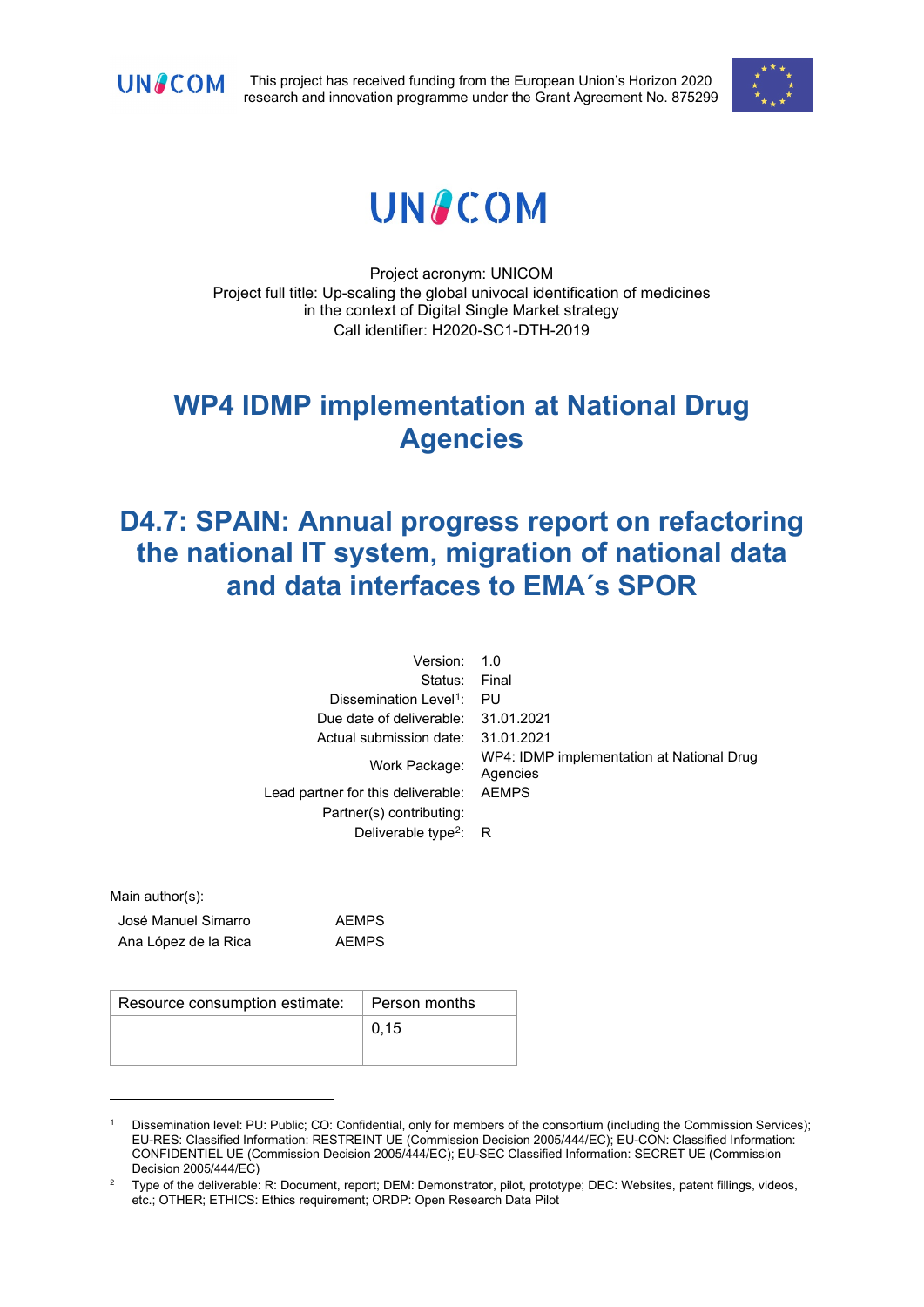

# **Revision history**

| <b>Version</b> | <b>Date</b> | <b>Changes made</b>                          | <b>Author(s)</b>                |
|----------------|-------------|----------------------------------------------|---------------------------------|
| 0.1            | 29.12.2020  | First draft                                  | Ana López de la Rica<br>(AEMPS) |
| 0.2            | 29.12.2020  | <b>Peer Review</b>                           | José Manuel Simarro<br>(AEMPS)  |
| 0.3            | 30.12.2020  | Final draft for revision                     | Ana López de la Rica<br>(AEMPS) |
| 0.4            | 24.01.2021  | Final with comments from NO sent to Empirica | Ana López de la Rica<br>(AEMPS) |
| 1.0            | 29.01.2021  | Review and submission                        | <b>EMP</b>                      |
|                |             |                                              |                                 |
|                |             |                                              |                                 |
|                |             |                                              |                                 |

#### **Statement of originality**

This deliverable contains original unpublished work except where clearly indicated otherwise. Acknowledgement of previously published material and of the work of others has been made through appropriate citation, quotation or both.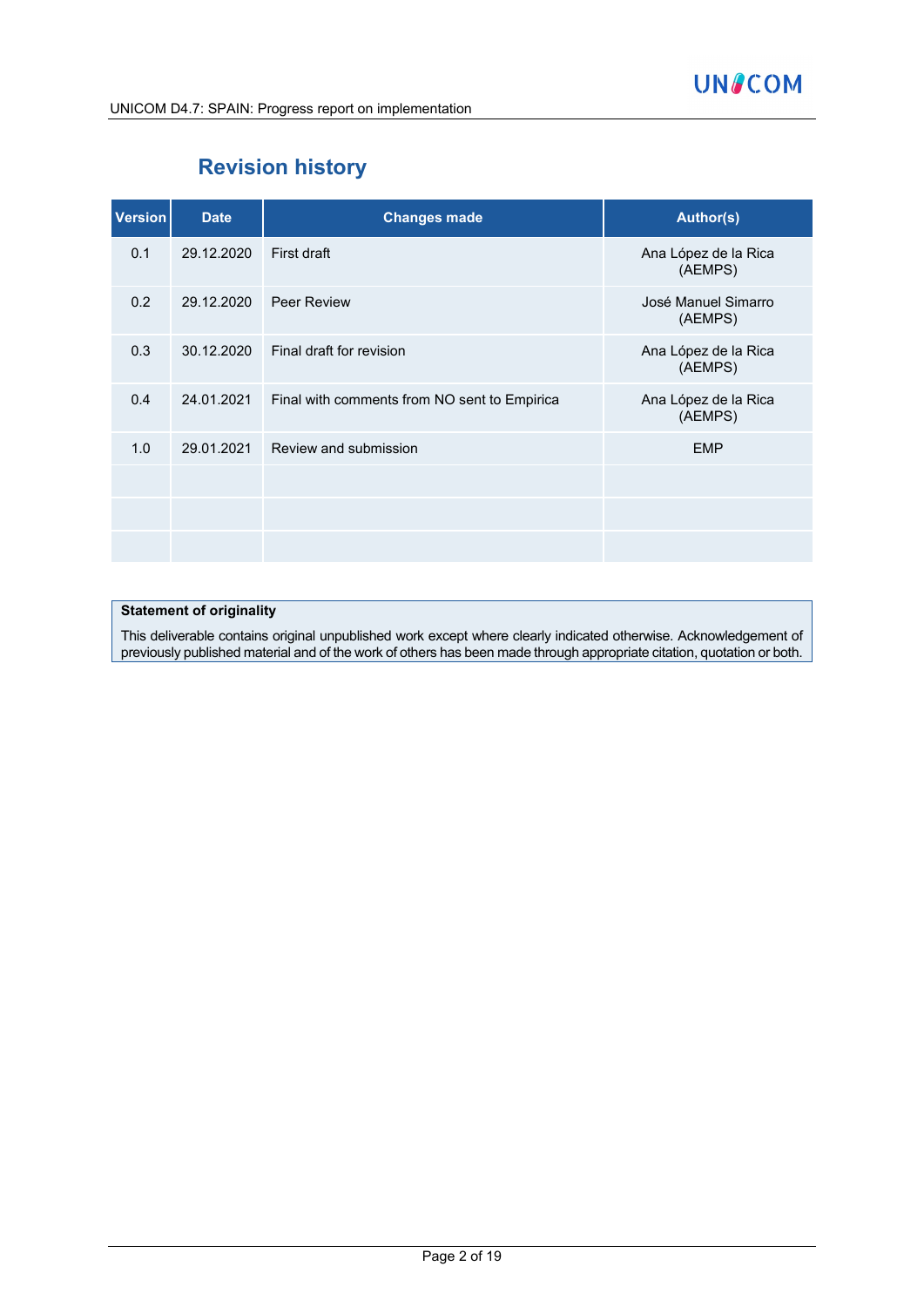### **Deliverable abstract**

ISO IDMP implementation at Agencia Española del Medicamentos y Productos Sanitarios (AEMPS) by refactoring its RAEFAR database to ISO IDMP standard.

At this point, we have started mapping and cleansing of the medicinal product data in the current RAEFAR database and development of a new RAEFAR IT system.

Mapping and cleansing activities have been mainly focused on substances, organizations and referential lists.

We are also participating in a UAT run by EMA for testing the SPOR API V2 where two end points are being tested: creating a new medicinal product and consulting existing ones.

Regarding implementation of Clinical particulars, AEMPS was required from the NHS to include in its logical data model indications and adverse reactions and it is shared in this report.

Keywords: AEMPS, cleansing, mapping, logical data model clinical particulars

This document contains material, which is the copyright of the members of the UNICOM consortium listed above, and may not be reproduced or copied without their permission.

The commercial use of any information contained in this document may require a license from the owner of that information.

This document reflects only the views of the authors, and the European Commission is not liable for any use that may be made of its contents. The information in this document is provided "as is", without warranty of any kind, and accept no liability for loss or damage suffered by any person using this information.

© 2019-2023. The participants of the UNICOM project.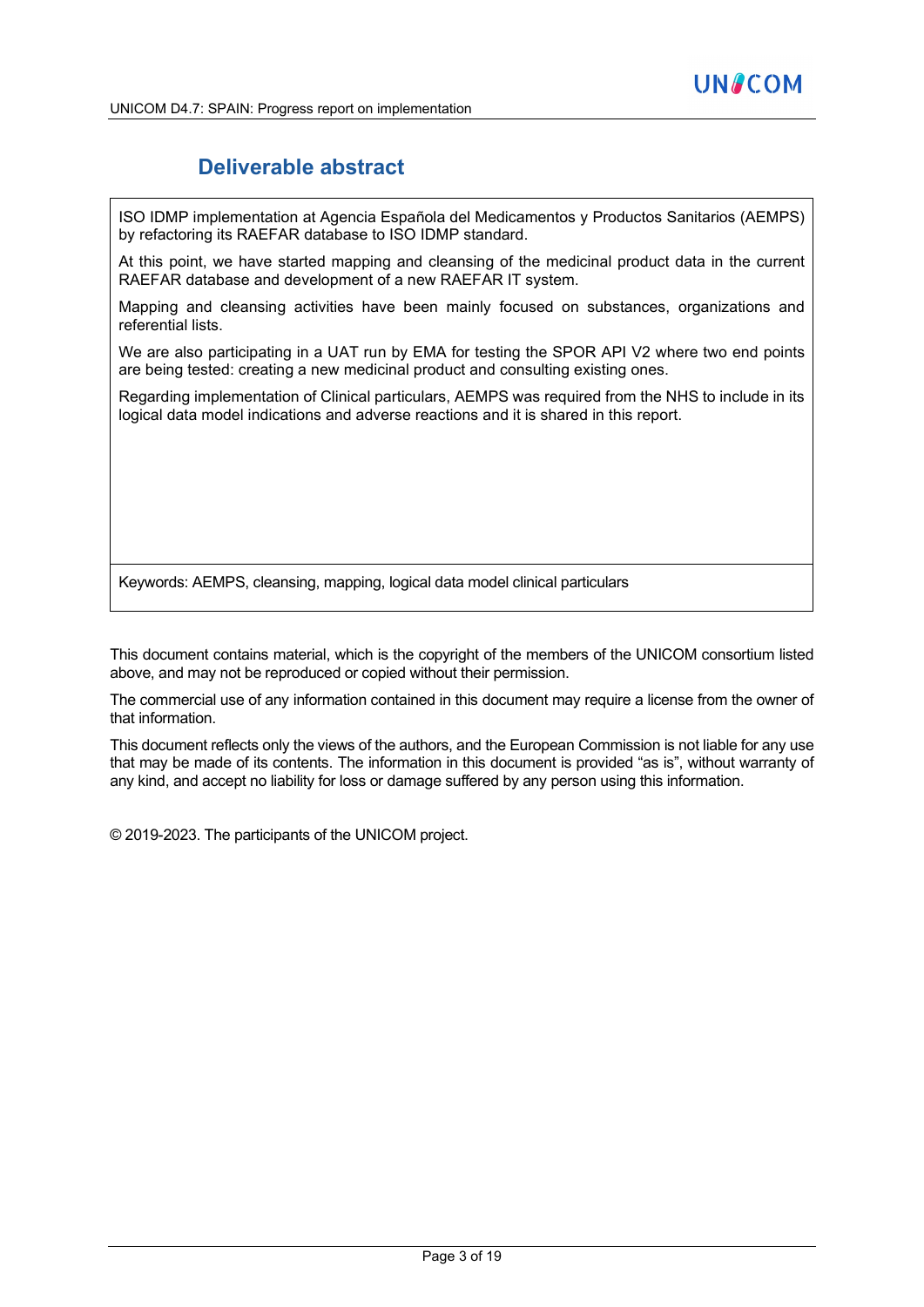# **TABLE OF CONTENTS**

|   | 2.1 |  |
|---|-----|--|
|   | 2.2 |  |
|   | 2.3 |  |
| 3 |     |  |
|   |     |  |
|   |     |  |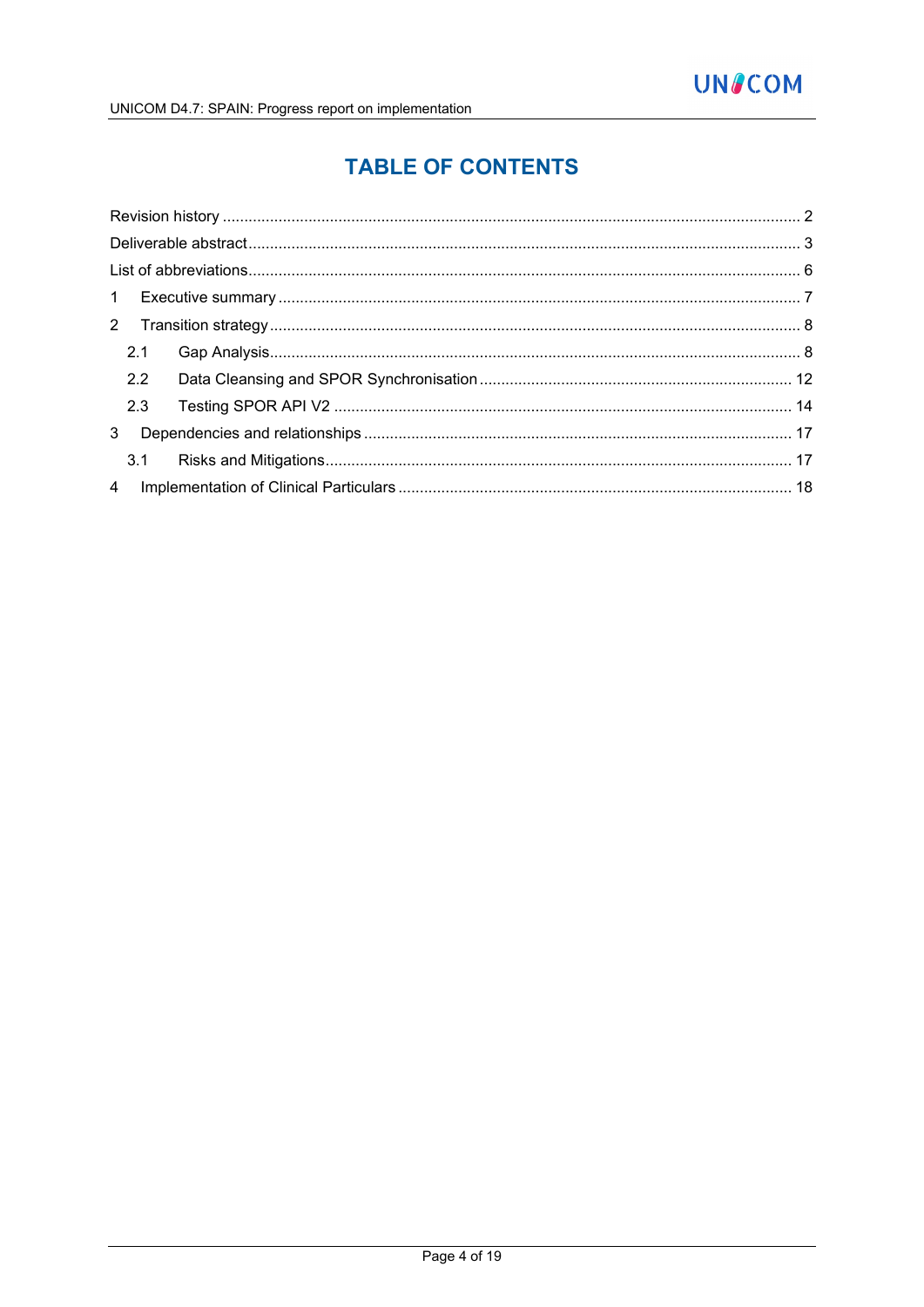### **LIST OF FIGURES**

| Figure 3. Strength (quantitative composition) unit of presentation and unit of measure/conc 11 |  |
|------------------------------------------------------------------------------------------------|--|
|                                                                                                |  |
|                                                                                                |  |
|                                                                                                |  |

### **LIST OF TABLES**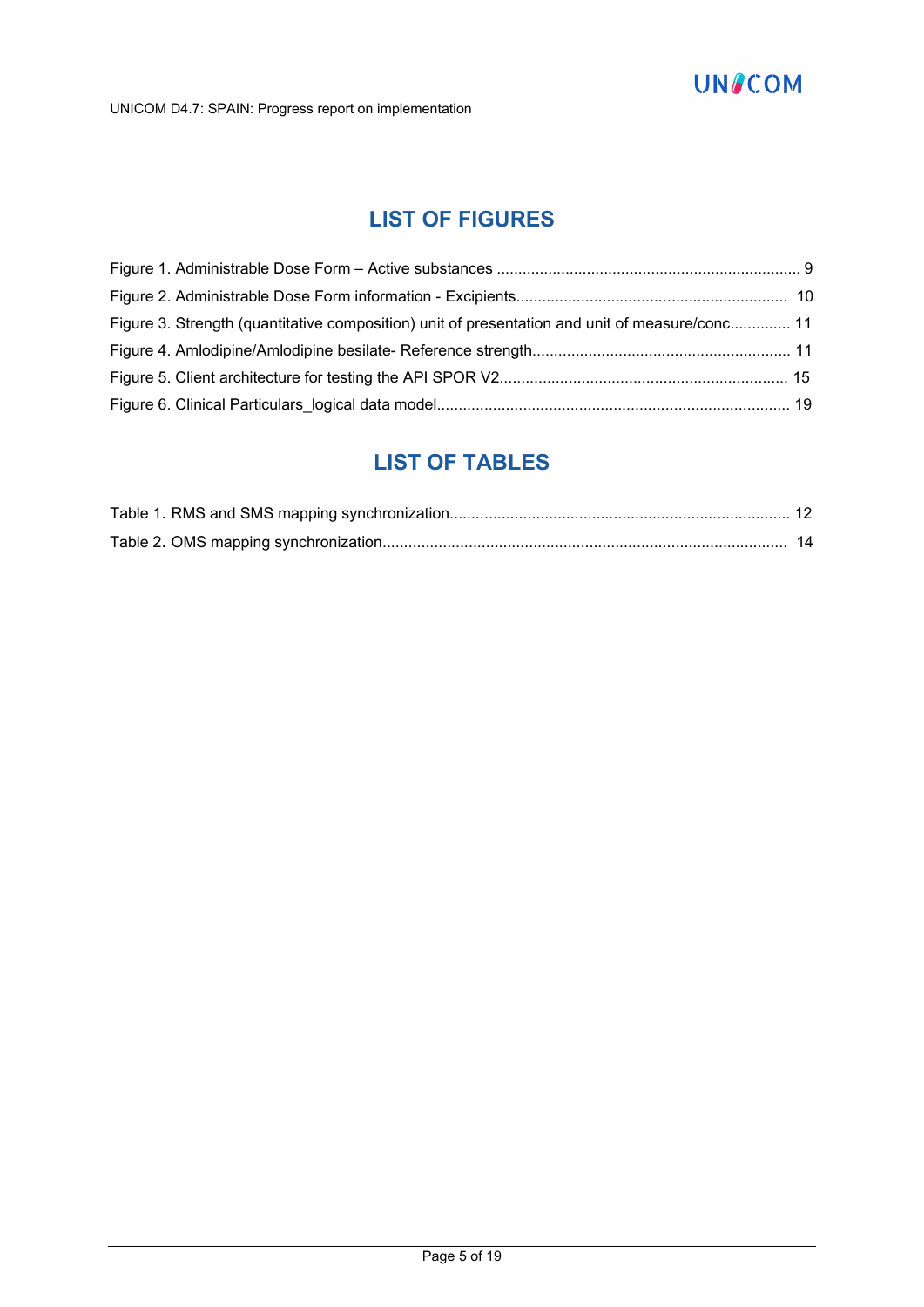# **List of abbreviations**

| <b>Abbreviation</b> | <b>Complete form</b>                           |
|---------------------|------------------------------------------------|
| <b>API</b>          | Application Program Interface                  |
| <b>ATC</b>          | Anatomical Therapeutic Chemical                |
| <b>DADI</b>         | Digital Application Dataset Integration        |
| eAF                 | <b>Electronic Application Form</b>             |
| <b>EMA</b>          | European Medicines Agency                      |
| <b>EUTCT</b>        | European Union Telematics Controlled Terms     |
| <b>FHIR</b>         | Fast Healthcare Interoperability Resource      |
| ID                  | Identification                                 |
| IG                  | Implementation guideline                       |
| LOC ID              | Location identity                              |
| <b>MAAs</b>         | <b>Marketing Authorisation Applications</b>    |
| <b>MAH</b>          | Marketing Authorisation Holder                 |
| <b>MedDRA</b>       | Medical Dictionary for Regulatory Activities   |
| <b>MPID</b>         | <b>Medicinal Product Identifier</b>            |
| <b>NCA</b>          | <b>National Competent Authority</b>            |
| <b>NHS</b>          | National Health System                         |
| <b>OMS</b>          | Organization Management System                 |
| <b>ORM</b>          | <b>Object Relational Mapping</b>               |
| <b>ORG ID</b>       | Organization Identity                          |
| <b>PCID</b>         | Packaged Medicinal Product Identifier          |
| <b>PMS</b>          | <b>Product Management Service</b>              |
| <b>PLN</b>          | Natural Language Processing                    |
| PoC                 | Proof of Concept                               |
| QA                  | <b>Quality Assurance</b>                       |
| <b>RMS</b>          | Referential Management System                  |
| SmPC                | Summary of Product Characteristics             |
| <b>SMS</b>          | Substance Management System                    |
| <b>UAT</b>          | <b>User Acceptance Testing</b>                 |
| <b>WHOCC</b>        | World Health Organization Collaboration Centre |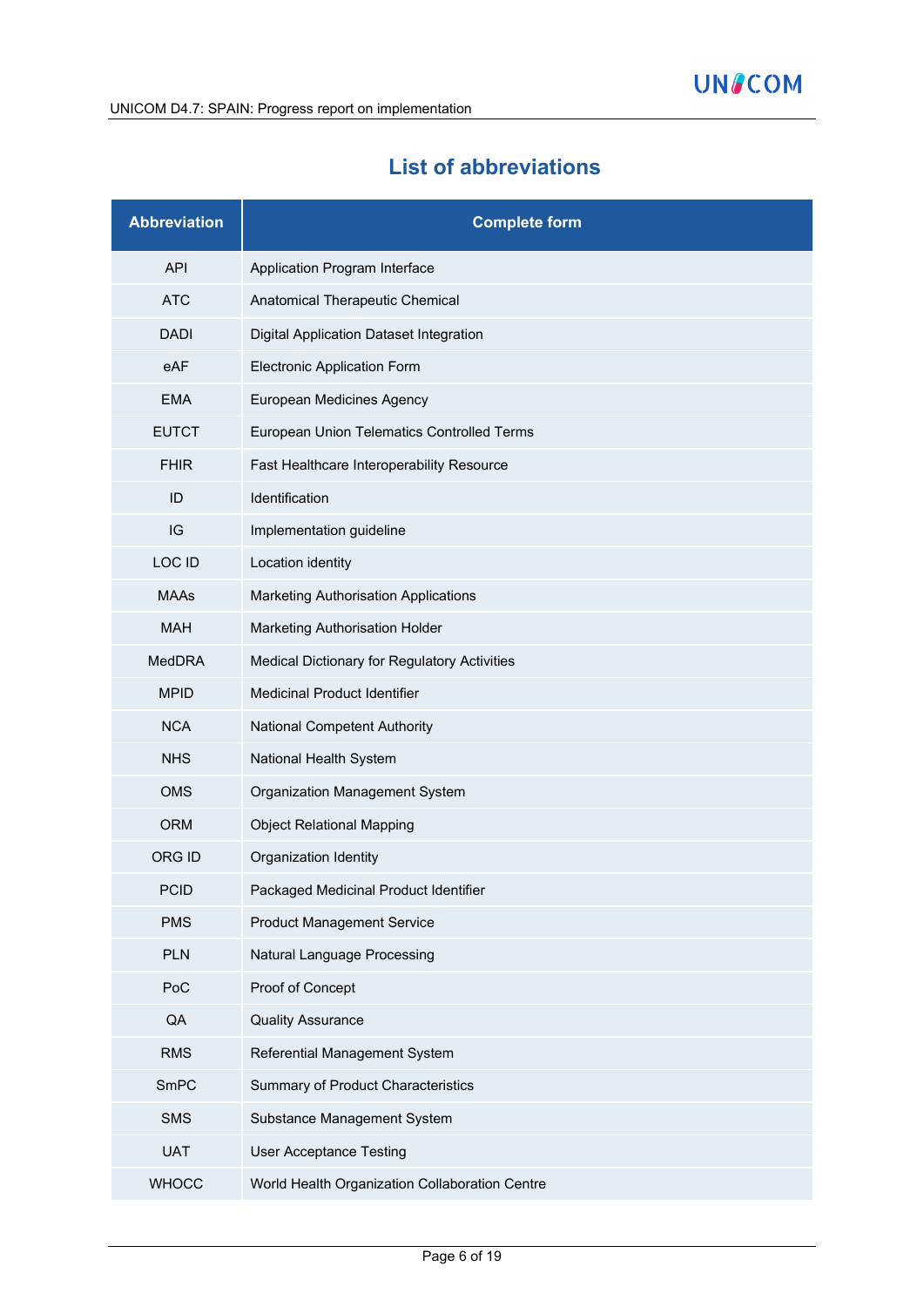### **1 Executive summary**

The objective of this report is to present the tasks performed at AEMPS in its Medicinal Products Information System during 2020 focused on achievement of compatibility with ISO IDMP standards, interoperability with SPOR system from EMA and progressive introduction of implemented changes in the National Health Service.

AEMPS as a trusted information source on medicinal products for the NHS is a major actor to unfold the implementation of ISO IDMP at national level.

This document explains how the gap analysis has been developed, how the data is being cleansed and SPOR synchronization and finally how the logical data model for clinical particulars is being implemented.

At the end some dependencies and relationships are briefly discussed as well as some risks and mitigations.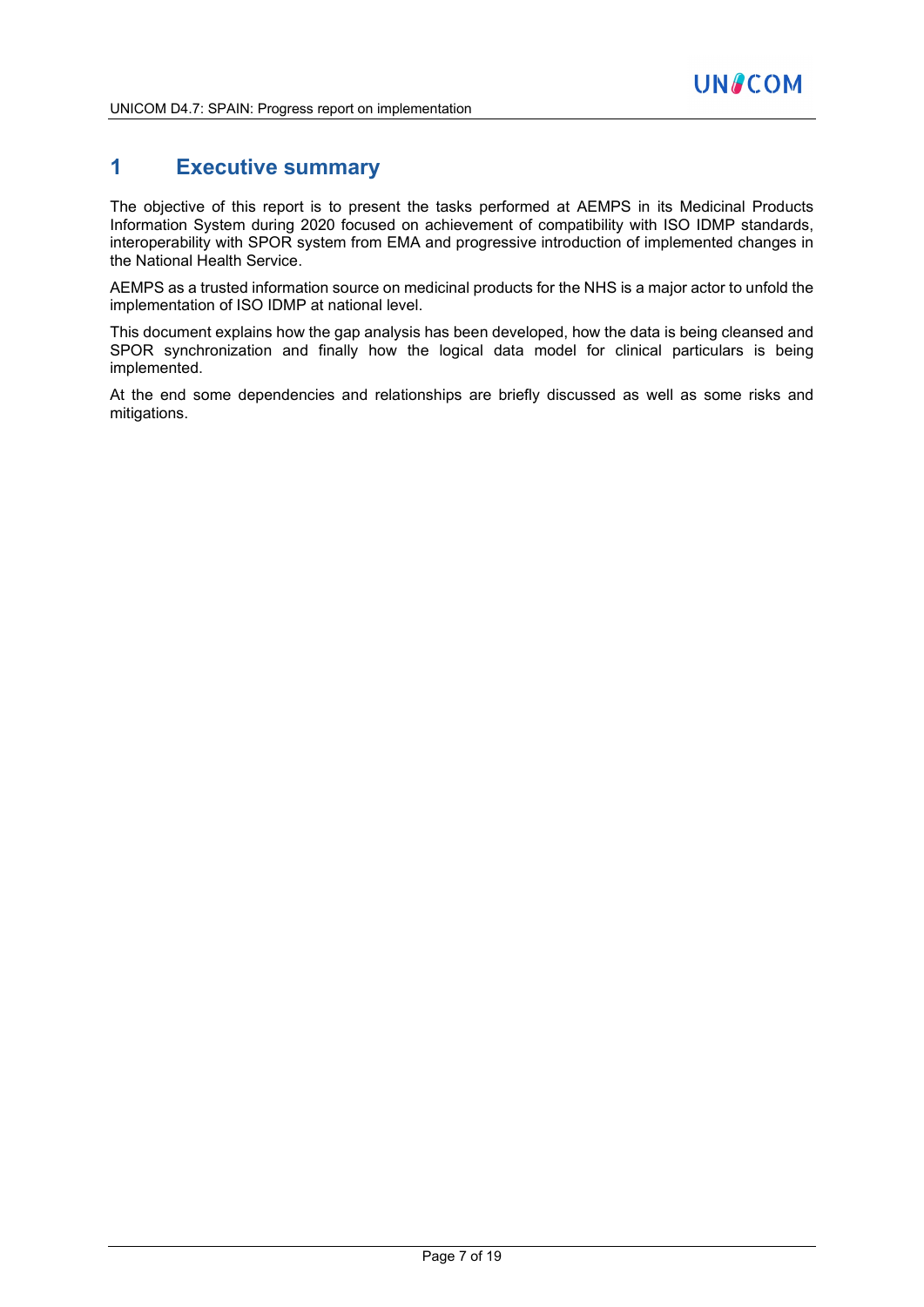### **2 Transition strategy**

AEMPS transition strategy to make its information system ISO IDMP compatible follows these principles:

- ► A genuine ISO IDMP implementation has not been considered as the estimated effort of rebuilding current systems is prohibitive from an effort/cost versus benefit point of view. For that reason, the objective has been adapting national systems to be ISO IDMP compatible making them SPOR interoperable.
- National control terms lists need to be matched with SPOR control terms lists. In the long run, a replacement might be considered but not in this current project.
- ► The major driver of the project is the capacity of consuming FHIR dataset from eAFs.

The introduction of ISO IDMP in our systems will be done performing the following tasks:

- 1. Gap analysis
- 2. Data cleansing and SPOR synchronization
- 3. Implementation of the identified changes
- 4. Automatic upload of eAF's datasets
- 5. Implementation of the logical data model for clinical particulars

During 2020 AEMPS has been focused in tasks 1,2 and 5 and in the following sections, all three will be extensively developed in order to explain milestones achieved.

#### **2.1 Gap Analysis**

AEMPS is developing a process of adapting the national database responsible for medicinal product management to make it ISO IDMP compliant considering the Chapter 2 of EU IG v.2 draft document and FHIR 4. This analysis has allowed us to identify which points in our database need to be modified and which ISO IDMP concepts should be included, if they are relevant and of interest to the National Health System. The following points have been detected which need to be modified:

Manufactured Item

A medicinal product may contain, in the packaging, one or more manufactured items and one or more pharmaceutical products.

The full information on Manufactured Item as presented in the FHIR *ManufacturedItemDefinition* is:

- Identifier
- Manufactured Dose Form
- Unit of presentation
- Manufacturer
- Ingredient

All this information must be included in RAEFAR national database.

At the moment, only the information corresponding to Administrable Dose Form has been added, as it is showed in the following figures.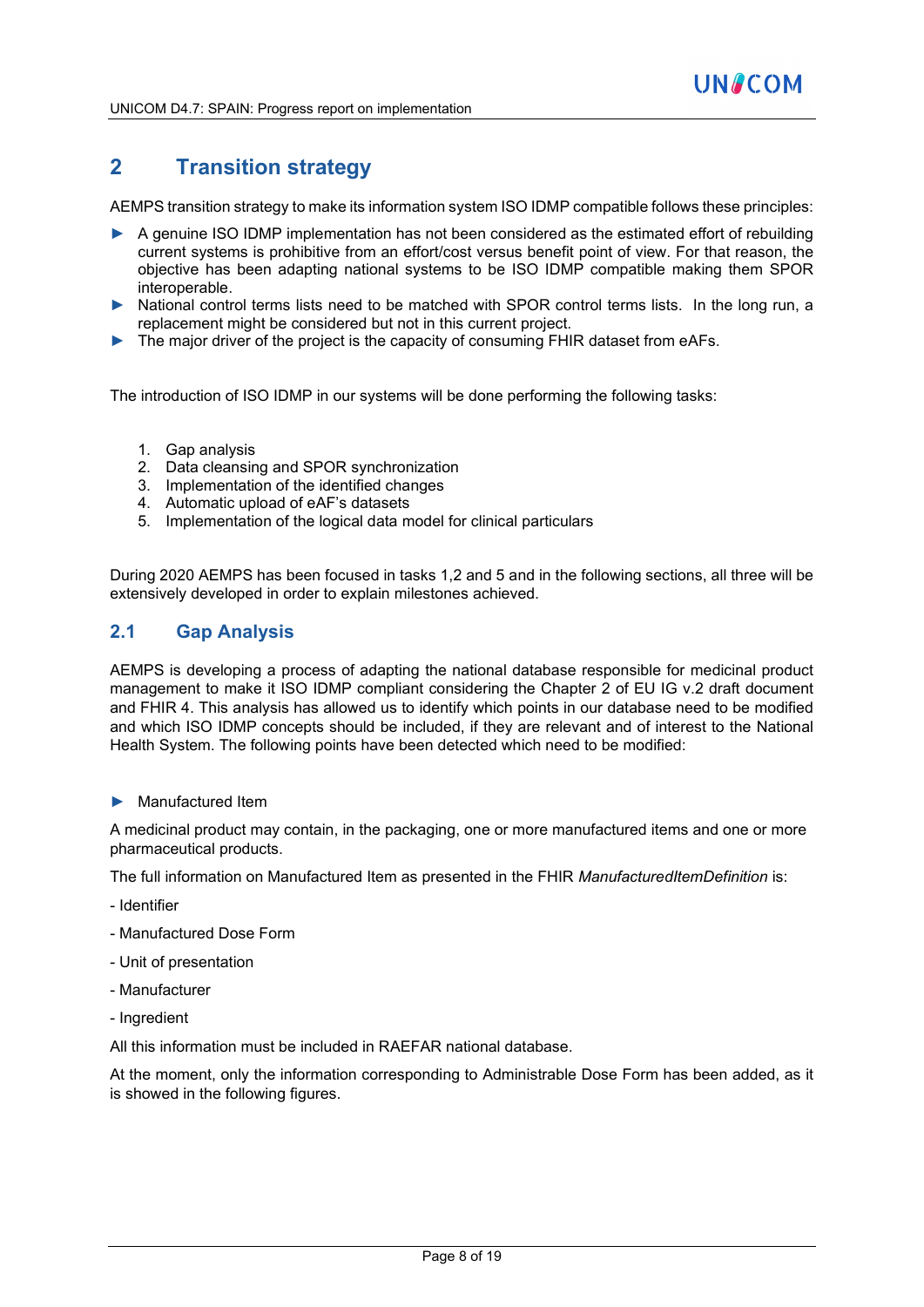

UNICOM D4.7: SPAIN: Progress report on implementation

| <b>ACCIONES O EURS/NEES</b> |                    |                                                                                                                                                                                        |                              | VARIACIONES FINALIZADAS E ANEXO II NO Ver Mails EUDRA/CTS NO Ver Mails<br><b>GUARDAR DATOS FAR</b>                                                                                                      |
|-----------------------------|--------------------|----------------------------------------------------------------------------------------------------------------------------------------------------------------------------------------|------------------------------|---------------------------------------------------------------------------------------------------------------------------------------------------------------------------------------------------------|
|                             |                    | Z O COMPOSICION CONTRIBUYA T COARTHAINA                                                                                                                                                |                              | DATOS ADMINISTRATIVOS DATOS FARMACÉUTICOS DATOS FARMACÉUTICOS II ENTIDADES ENTIDADES II TASAS TEXTOS E INFORMES RESOLUCIÓN DOCUMENTACIÓN HISTÓRICA EN                                                   |
|                             |                    | Formas Farmaceuticas - Seleccione para editar su composición<br>© COMPRIMIDO RECUBIERTO CON PELÍCULA                                                                                   |                              |                                                                                                                                                                                                         |
| Unidad Composición 1        |                    |                                                                                                                                                                                        |                              | COMPRIMIDO RECUBIERTO                                                                                                                                                                                   |
|                             |                    |                                                                                                                                                                                        |                              | Principios Activos (2.6.1.P) Excipientes (2.6.1.E) Principios Activos Sobredosificados (2.6.1.PSD) Excipientes Sobredosificados (2.6.1.ESD)                                                             |
| *Nombre                     |                    | RALONFENO HIDROCLORURO                                                                                                                                                                 |                              | $\alpha$<br>Х                                                                                                                                                                                           |
| *Cantidad                   | 60                 |                                                                                                                                                                                        |                              |                                                                                                                                                                                                         |
|                             |                    |                                                                                                                                                                                        | <b><i><u>AUnidad</u></i></b> | <b>MG</b><br>$\checkmark$                                                                                                                                                                               |
|                             |                    |                                                                                                                                                                                        | Caract Grles.                | PRINCIPIO ACTIVO<br>$\checkmark$                                                                                                                                                                        |
| *Patrón Referencia          |                    | Interno                                                                                                                                                                                |                              |                                                                                                                                                                                                         |
|                             |                    | Base indicada/fracción activa (Solo para sales e hidratos)                                                                                                                             |                              |                                                                                                                                                                                                         |
| *Nombre                     |                    |                                                                                                                                                                                        |                              | $\mathbf{\mathcal{Q}}$<br>х                                                                                                                                                                             |
| *Cantidad                   |                    |                                                                                                                                                                                        |                              |                                                                                                                                                                                                         |
|                             |                    |                                                                                                                                                                                        | *Unidad                      |                                                                                                                                                                                                         |
|                             |                    | ACCIONES O EURS/NEES ANEXO II Ver Mails EUDRA/CTS Ver Mails                                                                                                                            |                              | <b>GUARDAR DATOS FARMACÉUTICOS I</b><br>DATOS ADMINISTRATIVOS DATOS FARMACÉUTICOS DATOS FARMACÉUTICOS II ENTIDADES ENTIDADES II TASAS TEXTOS E INFORMES RESOLUCIÓN DOCUMENTACIÓN HISTÓRICA EN PAPEL (1) |
|                             |                    | 2.6 COMPOSICIÓN CUALITATIVA Y CUANITIATIVA<br>Formas Farmaceuticas - Seleccione para editar su composición<br>O POLVO Y DISOLVENTE PARA SUSPENSIÓN DE LIBERACIÓN PROLONGADA INYECTABLE |                              |                                                                                                                                                                                                         |
| <b>Unidad Composición</b>   | $\vert$ 1          |                                                                                                                                                                                        |                              | JERINGA PRECARGADA                                                                                                                                                                                      |
|                             |                    |                                                                                                                                                                                        |                              | Principios Activos (2.6.1.P) Excipientes (2.6.1.E) Principios Activos Sobredosificados (2.6.1.PSD) Excipientes Sobredosificados (2.6.1.ESD)                                                             |
| *Nombre                     | <b>RISPERIDONA</b> |                                                                                                                                                                                        |                              | $\mathbb{Q}$<br>$\boldsymbol{\times}$                                                                                                                                                                   |
| *Cantidad                   | 50                 |                                                                                                                                                                                        |                              |                                                                                                                                                                                                         |
|                             |                    |                                                                                                                                                                                        | <b>*Unidad</b>               | MG                                                                                                                                                                                                      |
|                             |                    |                                                                                                                                                                                        | Caract Grles.                | PRINCIPIO ACTIVO                                                                                                                                                                                        |
| *Patrón Referencia          |                    | Ph Eur.                                                                                                                                                                                |                              |                                                                                                                                                                                                         |
|                             |                    | Base indicada/fracción activa (Solo para sales e hidratos)                                                                                                                             |                              |                                                                                                                                                                                                         |
|                             |                    |                                                                                                                                                                                        |                              | $T = T$                                                                                                                                                                                                 |

Figure 1: Administrable Dose Form – Active substances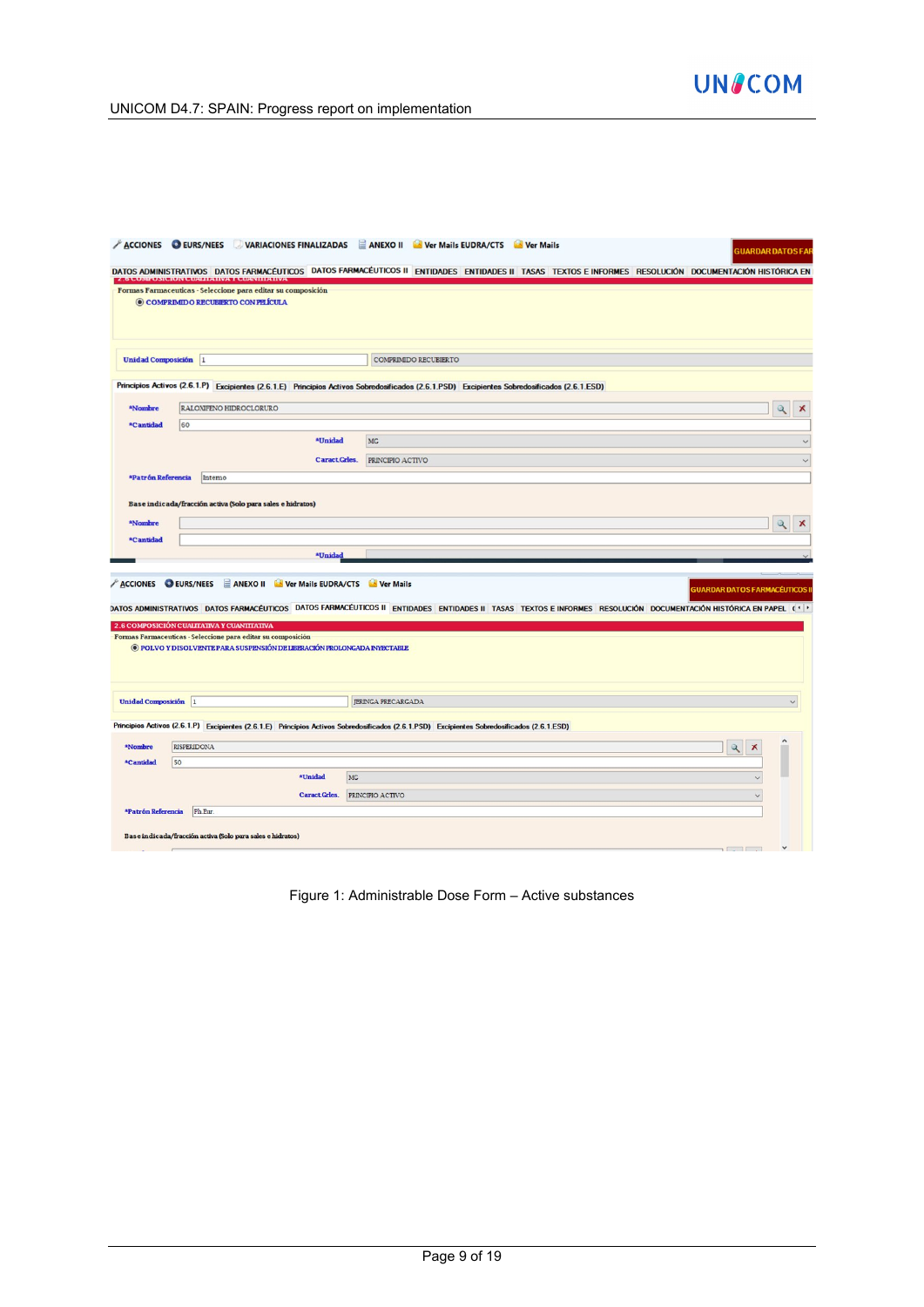# **UNACOM**

#### UNICOM D4.7: SPAIN: Progress report on implementation

|                                                | DATOS ADMINISTRATIVOS DATOS FARMACÉUTICOS DATOS FARMACÉUTICOS II ENTIDADES ENTIDADES II TASAS TEXTOS E INFORMES RESOLUCIÓN DOCUMENTACIÓN HISTÓRICA EN PAPEI                                                                                                                                                                                               |                     |                           |          |               |                   |                                                          |                    |
|------------------------------------------------|-----------------------------------------------------------------------------------------------------------------------------------------------------------------------------------------------------------------------------------------------------------------------------------------------------------------------------------------------------------|---------------------|---------------------------|----------|---------------|-------------------|----------------------------------------------------------|--------------------|
|                                                | © COMPRIMIDO RECUBIERTO CON PELÍCULA                                                                                                                                                                                                                                                                                                                      |                     |                           |          |               |                   |                                                          |                    |
| Unidad Composición  1                          |                                                                                                                                                                                                                                                                                                                                                           |                     | COMPRIMIDO RECUBIERTO     |          |               |                   |                                                          |                    |
|                                                | Principios Activos (2.6.1.P) Excipientes (2.6.1.E) Principios Activos Sobredosificados (2.6.1.PSD) Excipientes Sobredosificados (2.6.1.ESD)                                                                                                                                                                                                               |                     |                           |          |               |                   |                                                          |                    |
| *Nombre                                        | LACTOSA MONOHIDRATO                                                                                                                                                                                                                                                                                                                                       |                     |                           |          |               |                   | Q                                                        | х                  |
| *Cantidad                                      | 120,00                                                                                                                                                                                                                                                                                                                                                    |                     |                           |          |               |                   |                                                          |                    |
| *Unidad                                        | MG                                                                                                                                                                                                                                                                                                                                                        |                     |                           |          |               |                   |                                                          |                    |
|                                                |                                                                                                                                                                                                                                                                                                                                                           |                     |                           |          |               |                   |                                                          |                    |
| <b>Caract Grles</b>                            | RELLENO                                                                                                                                                                                                                                                                                                                                                   |                     |                           |          |               |                   |                                                          |                    |
| *Patrón Referencia                             | Pharm. Europea                                                                                                                                                                                                                                                                                                                                            |                     |                           |          |               |                   |                                                          |                    |
|                                                | Leyenda Colores Tabla                                                                                                                                                                                                                                                                                                                                     |                     | Aceptar                   |          | Cancelar      |                   |                                                          |                    |
| <b>Nombre</b>                                  |                                                                                                                                                                                                                                                                                                                                                           |                     |                           | Cantidad | <b>Unidad</b> | Patrón Referencia | Caracteristicas<br><b>Generales</b>                      |                    |
|                                                | <b>LACTOSA MONOHIDRATO</b>                                                                                                                                                                                                                                                                                                                                |                     |                           | 120,00   | mg            | Pharm. Europea    | <b>RELLENO</b>                                           | $\circ$            |
|                                                |                                                                                                                                                                                                                                                                                                                                                           |                     |                           |          |               |                   |                                                          |                    |
|                                                | <b>CELULOSA MICROCRISTALINA</b>                                                                                                                                                                                                                                                                                                                           |                     |                           | 31,68    | mg            | Pharm. Europea    | <b>RELLENO</b>                                           | O                  |
| <b>POLISORBATO 80</b>                          | ACCIONES DEURS/NEES ANEXO II Ver Mails EUDRA/CTS Ver Mails                                                                                                                                                                                                                                                                                                |                     |                           | 2.40     | ma            | Pharm. Europea    | <b>SURFACTANTE</b><br><b>SUARDAR DATOS FARMACÉUTICOS</b> |                    |
|                                                | DATOS ADMINISTRATIVOS DATOS FARMACÉUTICOS DATOS FARMACÉUTICOS II ENTIDADES ENTIDADES II TASAS TEXTOS E INFORMES RESOLUCIÓN DOCUMENTACIÓN HISTÓRICA EN PAPEL (+)<br>2.6 COMPOSICIÓN CUALITATIVA Y CUANITIATIVA<br>Formas Farmaceuticas - Seleccione para editar su composición<br>O POLVO Y DISOLVENTE PARA SUSPENSIÓN DE LIBERACIÓN PROLONGADA INYECTABLE |                     |                           |          |               |                   |                                                          |                    |
|                                                |                                                                                                                                                                                                                                                                                                                                                           |                     |                           |          |               |                   |                                                          |                    |
|                                                |                                                                                                                                                                                                                                                                                                                                                           |                     | <b>JERINGA PRECARGADA</b> |          |               |                   |                                                          |                    |
|                                                | Principios Activos (2.6.1.P) Excipientes (2.6.1.E) Principios Activos Sobredosificados (2.6.1.PSD) Excipientes Sobredosificados (2.6.1.ESD)                                                                                                                                                                                                               |                     |                           |          |               |                   |                                                          |                    |
|                                                |                                                                                                                                                                                                                                                                                                                                                           |                     |                           |          |               |                   |                                                          |                    |
| *Patrón Referencia                             | Leyenda Colores Tabla                                                                                                                                                                                                                                                                                                                                     | $\Omega_{\text{h}}$ |                           |          |               |                   |                                                          |                    |
| <b>Nombre</b>                                  |                                                                                                                                                                                                                                                                                                                                                           |                     |                           | Cantidad | <b>Unidad</b> | Patrón Referencia | <b>Caracteristicas</b>                                   |                    |
|                                                | POLIMERO DL LACTIDO-CO-GLICOLIDO                                                                                                                                                                                                                                                                                                                          |                     |                           | 81.2     | mg            | Ph.Eur.           | Generales<br><b>ENCAPSULACION</b>                        | $\circ$            |
| <b>CARMELOSA SODICA</b>                        |                                                                                                                                                                                                                                                                                                                                                           |                     |                           | 45       | mg            | Ph.Eur.           | <b>SOLVENTE</b>                                          | $\circ$            |
| Unidad Composición  1<br><b>POLISORBATO 20</b> |                                                                                                                                                                                                                                                                                                                                                           |                     |                           | 2.54     | mg            | Ph.Eur.           | <b>SOLVENTE</b>                                          | $\circ$            |
|                                                | HIDROGENOFOSFATO DISODICO DIHIDRATADO                                                                                                                                                                                                                                                                                                                     |                     |                           | 2,54     | mg            | Ph.Eur.           | <b>SOLVENTE</b>                                          | $\overline{\circ}$ |

Figure 2: Administrable Dose Form information - Excipients

The aim, at this point, is to break down the information detailed in Chapter 2 of EU IG v.2 draft document for both Administrable Dose Form and Manufactured Item, to get the separate information from what each manufactured item contains.

► Presentation/Concentration Strength

The strength of the substance should be declared as a quantity of the substance contained in a Manufactured Item or Pharmaceutical Product. The strength must be provided based on a numerator and denominator value and unit, i. e. unit of presentation or unit of measure/concentration.

Currently, the strength of the pharmaceutical product or the one reflected in section 3.2.P.1 of Module 3 of the registration dossier is expressed. Consequently, the appropriate changes will be made to the system so that it can be indicated in both ways when possible, in order to be compatible with ISO IDMP and provide as much information as possible.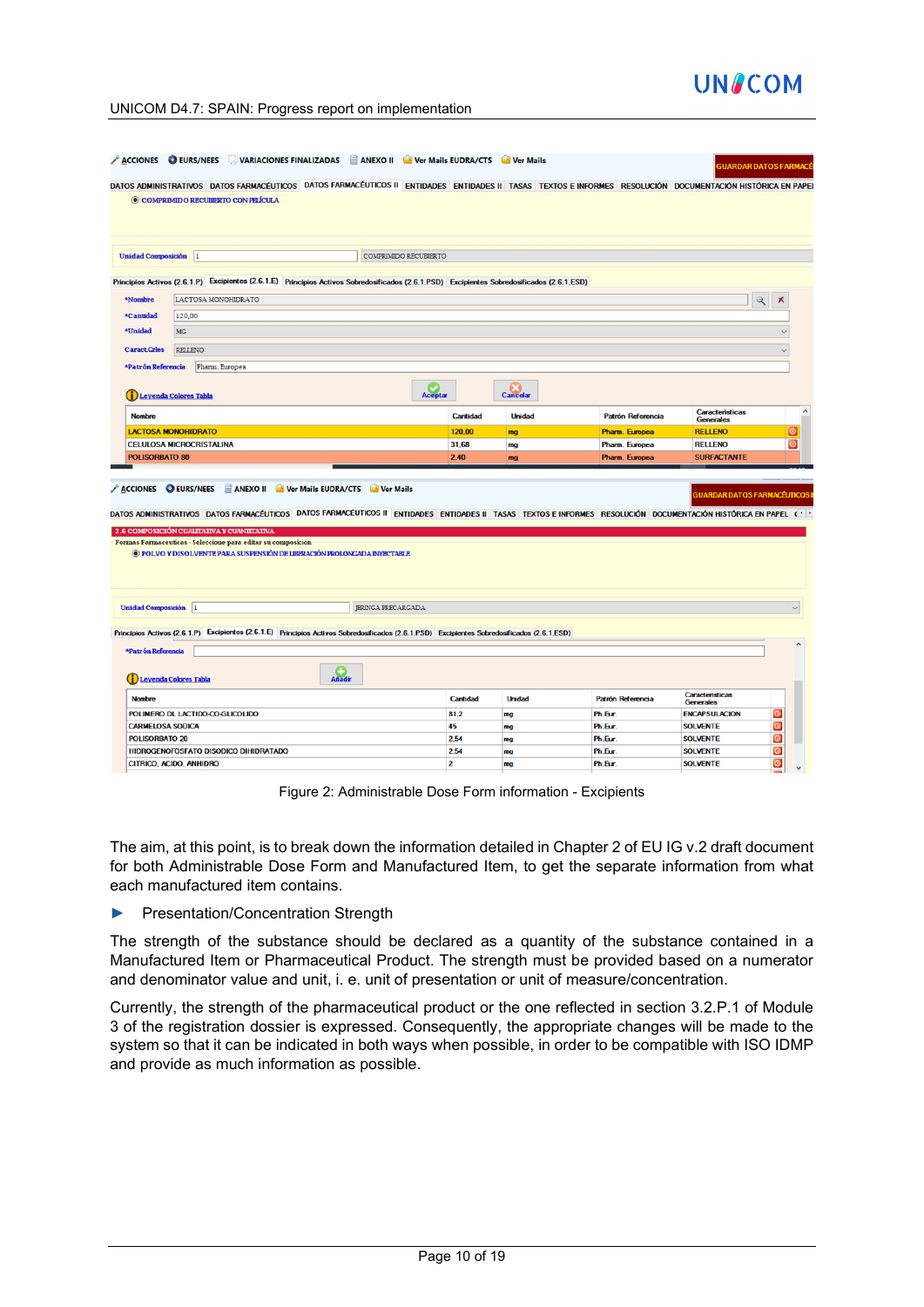| ۰                                                                                             | POLVO V SUSPENSION PARA SUSPENSION INVECTABLE<br>$\blacksquare$                                                                                                                               | $-0.149 - 0.00$     |
|-----------------------------------------------------------------------------------------------|-----------------------------------------------------------------------------------------------------------------------------------------------------------------------------------------------|---------------------|
| ACCIONES CHURS/NEES ANDIO 2 & Ver Mails EUDRA/CTS & Ver Mails                                 | <b>JUANDAH DATOST ARMACÉUTICOS I</b>                                                                                                                                                          |                     |
|                                                                                               | DATOS ADMINISTRATIVOS   DATOS FARMACÉUTICOS   DATOS FARMACÉUTICOS     ENTEDADES   ENTEDADES   TASAS   EDOTOS E INFORMES   RESOLUCIÓN   DOCUMENTACIÓN HISTÓRICA EN PAPEL   CALENDARIO   CUNICA | <b>BIOLE A.L.A.</b> |
|                                                                                               |                                                                                                                                                                                               |                     |
| 2.8 COMPOSICION CUALITATIVA Y CUANTITATIVA                                                    |                                                                                                                                                                                               |                     |
| Formes Farmaceutices - Seleccione para editor su composición                                  |                                                                                                                                                                                               |                     |
| @ POLYO V SUSPENSION PARA SUSPENSION ENTECTABLE                                               |                                                                                                                                                                                               |                     |
|                                                                                               |                                                                                                                                                                                               |                     |
| Unided Composición 0.1                                                                        |                                                                                                                                                                                               |                     |
| Previgiere Activere (2.6.1.P) Eacquierdem (2.6.1.E) Principiere Activem Seller (c) (ECELA) m2 | ALL BRATING ENERGY AND                                                                                                                                                                        |                     |
|                                                                                               | <b>OBLEA</b><br>OVIAO                                                                                                                                                                         |                     |
| <b><i><u>exception</u></i></b>                                                                | <b>FATTA</b>                                                                                                                                                                                  |                     |
|                                                                                               | NATCHE                                                                                                                                                                                        |                     |
| *Cantidad                                                                                     | <b>FASTELA</b>                                                                                                                                                                                |                     |
|                                                                                               | PELLET                                                                                                                                                                                        |                     |
|                                                                                               | PERLA                                                                                                                                                                                         |                     |
|                                                                                               | <b>PEZICKAN</b><br><b>PUTTA</b>                                                                                                                                                               |                     |
|                                                                                               | <b>PLUMA FRECARCADA</b>                                                                                                                                                                       |                     |
| <b>Tunin</b> Informia                                                                         | <b>RUMA RECABCADA</b>                                                                                                                                                                         |                     |
|                                                                                               | FOLVO BWARE MOVODOWN                                                                                                                                                                          |                     |
|                                                                                               | FOR DOWN LINISLADA.                                                                                                                                                                           |                     |
| Bese indicada. Succión activa (Solo para sales e bidratos)                                    | FOR BUT                                                                                                                                                                                       |                     |
| <b>Giander</b>                                                                                | per pulsación<br>FOR PULYMEE ACROSS                                                                                                                                                           |                     |
|                                                                                               | FOR UNIDAD DE DOMINI ACION                                                                                                                                                                    |                     |
| <b>Standard</b>                                                                               | FOR UNDAD DE RINO                                                                                                                                                                             |                     |
|                                                                                               | FOR UNITARY DR 61398/9018                                                                                                                                                                     |                     |
|                                                                                               | FOR UNDAID DE VOLUMEY                                                                                                                                                                         |                     |
|                                                                                               | FOR UNIOAD RELATIVA DE POTENCIA.                                                                                                                                                              |                     |
|                                                                                               | pass mol/mol.<br><b>PULVINGLACIÓN CUTÁNICA</b>                                                                                                                                                |                     |
|                                                                                               | PULVISUZACIÓN INNALAZIA                                                                                                                                                                       |                     |
| <b>Testin Referencia</b>                                                                      | <b>PULVISITACIÓN NANAL</b>                                                                                                                                                                    |                     |
|                                                                                               | PULVISUZACIÓN OEAL EN EVITASE MULTEDOSIS                                                                                                                                                      |                     |
|                                                                                               | <b>PULVIS CLASSIN SUBLIMIZING</b>                                                                                                                                                             |                     |

Figure 3: Strength (quantitative composition) – unit of presentation and unit of measure/concentration

#### ► Packaging

The intermediate packaging is one of the concepts we are still working on; in fact, only one level of intermediate packaging is considered and the recursive relationship existing in ISO IDMP has to be implemented in a compatible way.

#### ► Reference strength

Reference strength represents the strength (quantitative composition) of the active moiety of the active substance.

This is a term that it has been already included in our system, but there is a lack of developing in a more detailed way as explained in Chapter 2 IG document in order to appropriately address the Reference strength (Presentation) and Reference strength (Concentration).

The action to be done consists of reviewing the national modeling of the Reference Strength Concept to make it ISO IDMP compatible, as the concept is considered at national level but with less granularity in its recording.

|                      | DATOS ADMINISTRATIVOS DATOS FARMACÉUTICOS DATOS FARMACÉUTICOS II ENTIDADES ENTIDADES II TASAS TEXTOS E INFORMES RESOLUCIÓN DOCUMENTACIÓN HISTÓRICA EN PAPEL ( · |               |                  |  |  |              |                       |              |
|----------------------|-----------------------------------------------------------------------------------------------------------------------------------------------------------------|---------------|------------------|--|--|--------------|-----------------------|--------------|
| © COMPRIMIDO         |                                                                                                                                                                 |               |                  |  |  |              |                       |              |
| Unidad Composición 1 |                                                                                                                                                                 |               | COMPRIMIDO       |  |  |              |                       | $\checkmark$ |
|                      | Principios Activos (2.6.1.P) Excipientes (2.6.1.E) Principios Activos Sobredosificados (2.6.1.PSD) Excipientes Sobredosificados (2.6.1.ESD)                     |               |                  |  |  |              |                       |              |
| *Nombre              | AMLODIPINO BESILATO                                                                                                                                             |               |                  |  |  | $\mathbb{Q}$ | Х                     |              |
| *Cantidad            | 13,18                                                                                                                                                           |               |                  |  |  |              |                       |              |
|                      |                                                                                                                                                                 | *Unidad       | MG               |  |  |              |                       |              |
|                      |                                                                                                                                                                 | Caract Grles. | PRINCIPIO ACTIVO |  |  |              |                       |              |
| *Patrón Referencia   | Ph. Eur.                                                                                                                                                        |               |                  |  |  |              |                       |              |
|                      | Base indicada/fracción activa (Solo para sales e hidratos)                                                                                                      |               |                  |  |  |              |                       |              |
| *Nombre              | <b>AMLODIPINO</b>                                                                                                                                               |               |                  |  |  | $\alpha$     | $\boldsymbol{\times}$ |              |
| *Cantidad            | 10                                                                                                                                                              |               |                  |  |  |              |                       |              |
|                      |                                                                                                                                                                 | *Unidad       | MG               |  |  |              |                       |              |
|                      |                                                                                                                                                                 | Caract Grles. | PRINCIPIO ACTIVO |  |  |              |                       |              |

Figure 4: Amlodipine/Amlodipine besilate- Reference strength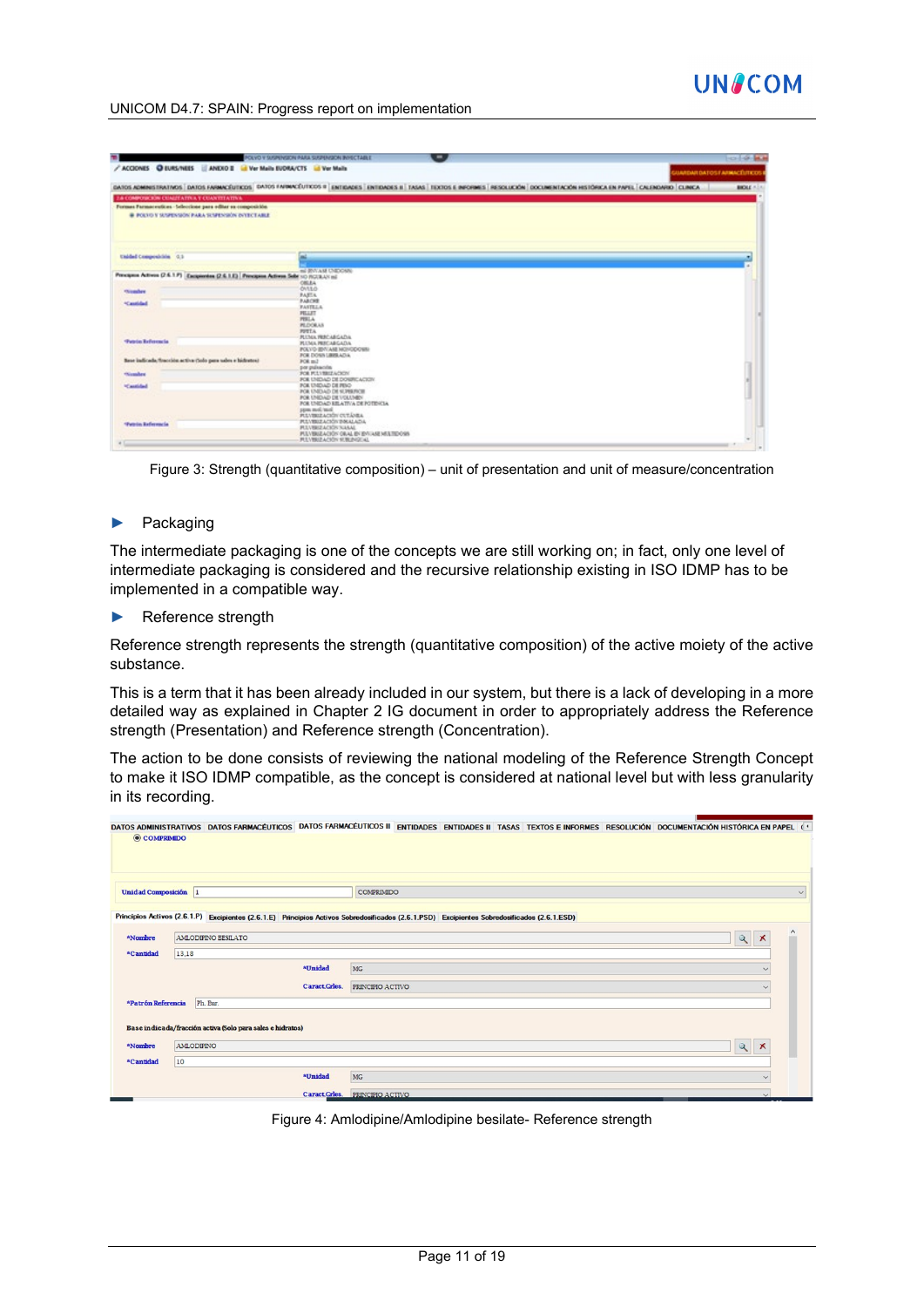#### ► Other changes

Composition expression, considering quantities in numerator and denominator, unit, and operator fields must be modified to be as similar as possible to ISO IDMP structure.

#### **2.2 Data Cleansing and SPOR Synchronisation**

AEMPS has been automatically processing electronic application forms (eAFs) submitted by applicants since April 2016. Thus, an integration of eAF's EUTCT codes has been rolling out since then in our national database.

We have been annotating our master data with the EUTCT code as they are included and available in the eAF, in order to be able to translate the EUTCT codes presented in the eAF to our internal IDs.

Current situation is shown in the following table:

| <b>AEMPS</b><br>table name              | <b>SPOR</b><br>system | <b>SPOR list</b><br>name                               | <b>Entries</b><br>total | <b>Coded</b><br>entries | <b>Coded</b><br>entries % | <b>Duplicate</b><br>entries % |
|-----------------------------------------|-----------------------|--------------------------------------------------------|-------------------------|-------------------------|---------------------------|-------------------------------|
| MT08_COD<br><b>S_ATC</b>                | <b>RMS</b>            | <b>ATC</b><br>classification<br>system -<br>Human      | 6.639                   | 6.639                   | 100,00%                   | 0,00%                         |
| MT13 PAI<br><b>SES</b>                  | <b>RMS</b>            | Countries                                              | 265                     | 248                     | 93,58%                    | 4,20%                         |
| MT18 UNI<br><b>D_CANTI</b>              | <b>RMS</b>            | Units of<br>Measurement                                | 304                     | 164                     | 53,95%                    | 7,28%                         |
| <b>MT202_TE</b><br><b>JIDOS</b>         | <b>RMS</b>            | <b>Tissue</b>                                          | 37                      | 13                      | 35,14%                    | 0,00%                         |
| <b>MT204_CO</b><br><b>DS_ATC</b>        | <b>RMS</b>            | <b>ATC</b><br>classification<br>system -<br>Veterinary | 7.220                   | 7.220                   | 100,00%                   | 0,00%                         |
| MT24_TIP<br><b>O_DISPOS</b>             | <b>RMS</b>            | Packaging                                              | 111                     | 92                      | 82,88%                    | 2,22%                         |
| MT25_TIP<br><b>O_CONSE</b><br>R.        | <b>RMS</b>            | Special<br>Precaution for<br>Storage                   | 268                     | 33                      | 12,31%                    | 17,86%                        |
| MT28_VAR<br><b>IACIONES</b><br>_2010    | <b>RMS</b>            | Variation<br>Classification<br>(Human)                 | 773                     | 717                     | 92,76%                    | 1,42%                         |
| MT28_VAR<br><b>IACIONES</b><br>2010_VET | <b>RMS</b>            | Variation<br>Classification<br>(Veterinary)            | 776                     | 736                     | 94,85%                    | 0,96%                         |
| <b>MT52_PR_</b><br><b>ACTIVO</b>        | <b>SMS</b>            | Active<br>substances                                   | 18.432                  | 12.032                  | 65,28%                    | 0,30%                         |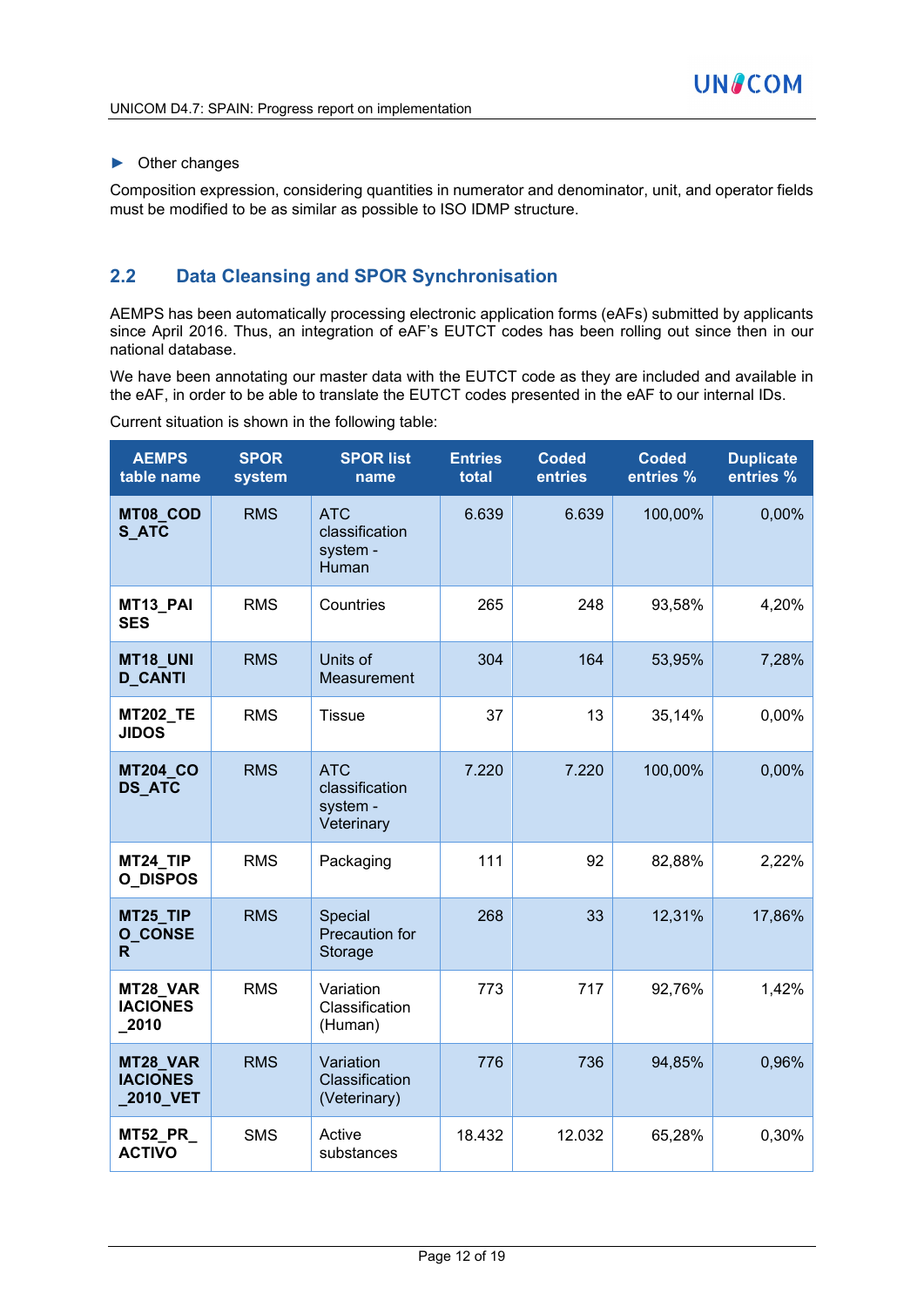| MT54_FOR<br><b>FARM</b>                                                          | <b>RMS</b> | Pharmaceutical<br>Dose Form<br>Combined<br>Pharmaceutical<br>Dose Form | 680   | 516   | 75,88%  | 0,19% |
|----------------------------------------------------------------------------------|------------|------------------------------------------------------------------------|-------|-------|---------|-------|
| MT55_VIA_<br><b>ADMIN</b>                                                        | <b>RMS</b> | Routes and<br>Methods of<br>Administration                             | 101   | 94    | 93,07%  | 0,00% |
| <b>VW_ESPE</b><br>CIES_DES<br><b>TINO</b><br><b>EUTCT</b>                        | <b>RMS</b> | Target species                                                         | 354   | 334   | 94,35%  | 0,00% |
| <b>VW ESPE</b><br><b>CIES_DES</b><br><b>TINO</b><br><b>_LMR_EUT</b><br><b>CT</b> | <b>RMS</b> | Maximum<br>Residue Limit<br>Species                                    | 31    | 31    | 100,00% | 0,00% |
| <b>VW_EXCIP</b><br><b>IENTES</b><br><b>EUTCT</b>                                 | <b>SMS</b> | <b>Excipients</b>                                                      | 7.888 | 2.932 | 37,17%  | 5,44% |

Table 1: RMS and SMS mapping synchronization

Some comments about the above table are:

- ► For the ATC codes, the WHOCC coding system is used instead of EUTCT ("Source Id" column of the RMS list)
- ► Units of measurement and unit of presentation are stored in the same AEMPS' table (MT18\_UNID\_CANTI)
- ► The variation classification is coded using RMS list's "short name" column, since EUTCT codes were not available in eAF, prior to version 1.24.0.0
- ► We store in only one table both simple and combined dose forms (MT54\_FOR\_FARM)

Currently, the synchronization process is one-way, reactive (not proactive) and is performed in a semiautomatic way.

The involved steps are:

- ► Incoming eAF (human or veterinary MAA or a variation) is automatically processed. When either a RMS term EUTCT, an organization (loc-id, org-id) ID or a substance EUTCT code cannot be translated, an alert is sent (via email) to the Standardization Area, who is in charge of, among other things, to administer AEMPS' master data. The eAF is then put on standby, provided that it cannot be loaded in AEMPS national database because it wouldn't have referential integrity with master data.
- ► Upon reception of an alert, operators look up the item (RMS term, OMS term or EUTCT term) in the list of not yet coded elements of the same type, using the rest of data describing it and included in the eAF. One of two possibilities occurs:
	- ► The element exists in the uncoded list. In this case, its translation info, either an EUTCT code or a (org-id, loc-id) pair is updated.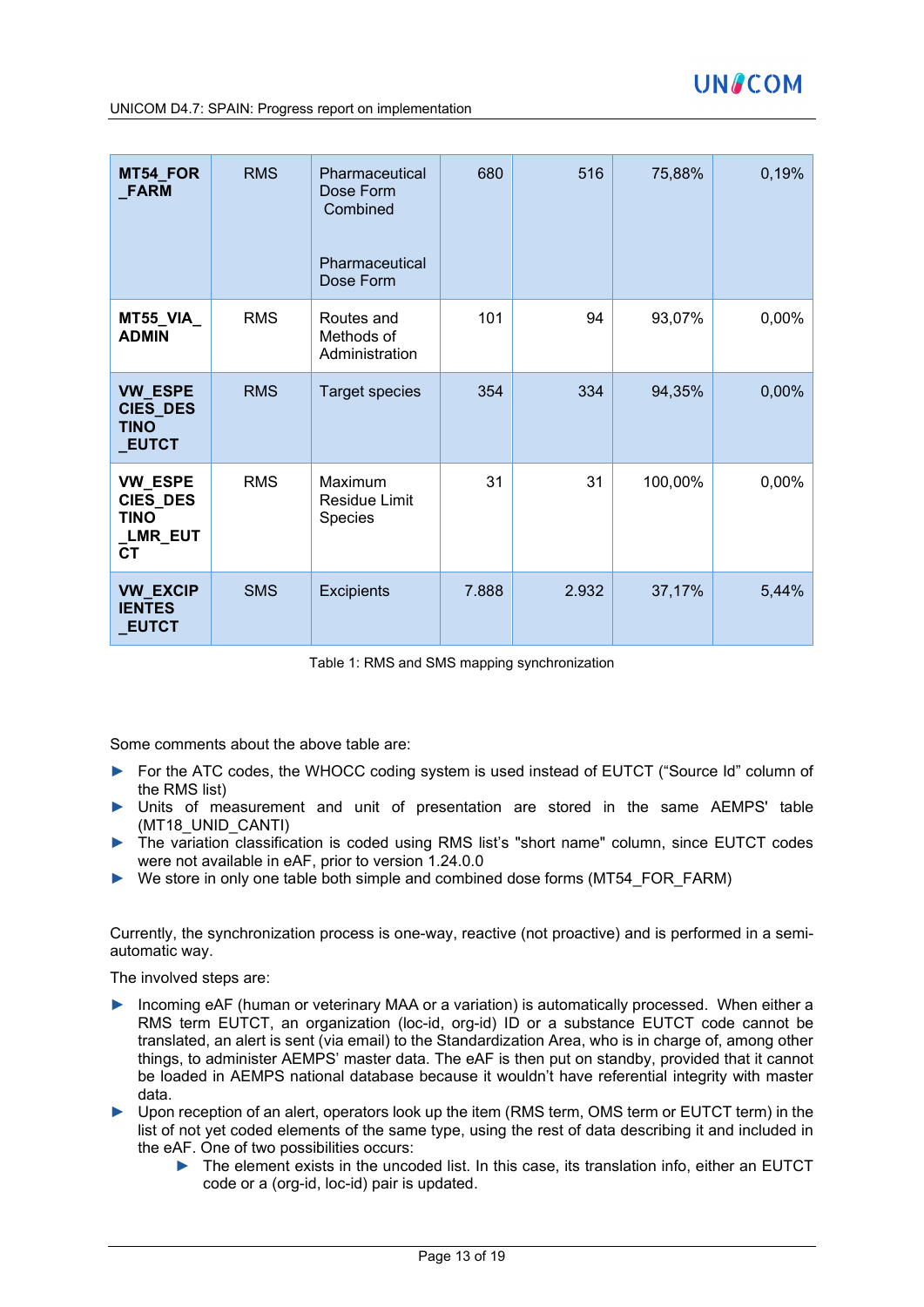- ► The element does not exist. In this case, a new record is added in the corresponding table and is populated with the information carried out in the eAF. Translation to Spanish, where appropriate, is performed.
- ► After updating master data, the eAF that triggered the update process is reprocessed. This time, the translation will succeed and it will be successfully loaded in the national database.
- ► We are considering the synchronization every 6 months in order to mitigate possible errors performing a revision.
- ▶ Regarding "Substances", we do not foresee important changes when migration takes place from EUTCT to SMS as per our current level of mapping to EUTCT and because SMS will remain including a reference to the EUTCT ID.

With "Organizations" a similar approach has been followed, mapping all the ORG-ID and LOC-ID received through the eAFs, nonetheless as "O" is not mandatory in the eAF the mapping process goes under willingness of the applicants. Making a data analysis of the Organizations information at national level.

| <b>AEMPS</b><br>table name | <b>SPOR</b><br>subsystem | <b>SPOR list</b><br>name                    | <b>Entries</b><br>total | <b>Coded</b><br>entries | <b>Coded</b><br>entries % | <b>Duplicate</b><br>entries % |
|----------------------------|--------------------------|---------------------------------------------|-------------------------|-------------------------|---------------------------|-------------------------------|
| MT56_LABO<br><b>RAS</b>    | <b>OMS</b>               | <b>MAHs</b>                                 | 13.234                  | 4.363                   | 30,13%                    | 7,29%                         |
| MT56_LABO<br><b>RAS</b>    | <b>OMS</b>               | <b>Batch</b><br><b>Releasers</b>            | 3265                    | 248                     | 8,58%                     | 4,20%                         |
| MT56_LABO<br><b>RAS</b>    | <b>OMS</b>               | Active<br>Substance<br><b>Manufacturers</b> | 3304                    | 364                     | 10,35%                    | 4,28%                         |

| Table 2: OMS mapping synchronization |  |
|--------------------------------------|--|
|--------------------------------------|--|

During 2021 a communication action will be rolled out to request organizations involved in AEMPS regulatory activities to register at SPOR Portal and provide IDs assigned to AEMPS.

A solution to keep our national dictionary of organizations updated following to the changes recorded in "OMS" is under study to see if it is needed as this synchronization can be achieved via the eAFs data. A procedure to register MAHs, Batch Releasers and active ingredient Manufacturers that exist in our national database exist also in "O" but inconsistency data problem is also under discussion waiting for a coordinated action at European Network level.

#### **2.3 Testing SPOR API V2**

We are also participating in a UAT run by EMA for testing the SPOR API V2. Two end points are being tested: creating a new medicinal product and consulting existing ones. A high-level design of a client for this API has been started as well as a search for available FHIR code and libraries that potentially could be reused in our national project.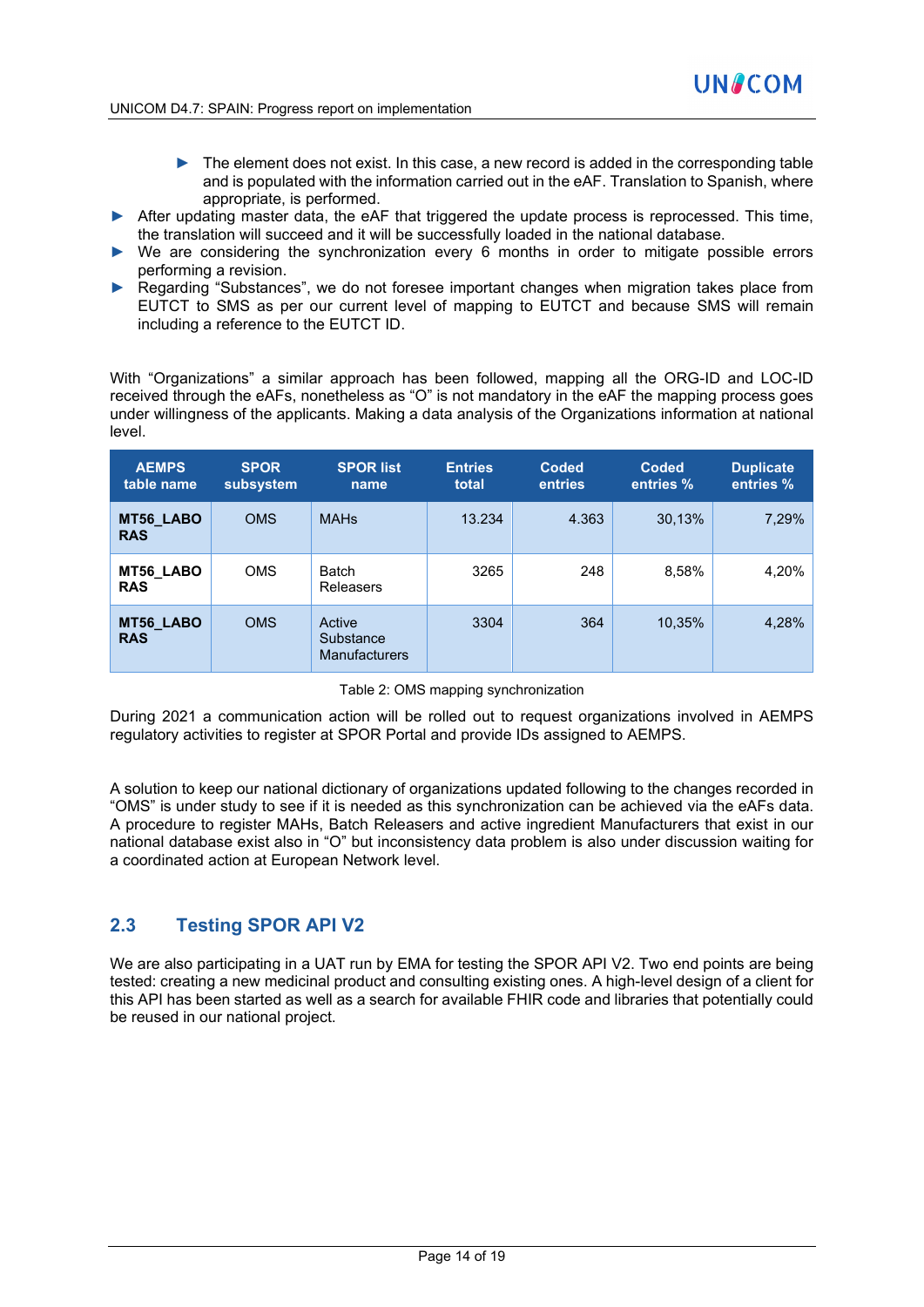

The high-level view of our client architecture is shown below, in the "create product" use case scenario.

Figure 5: Client architecture for testing the API SPOR V2

Design guidelines we are implementing, or have planned to implement:

- ► Technology used will be Microsoft .NET framework, widely used at AEMPS.
- ► We use an ORM solution to extract data from AEMPS national Medicinal Product Database.
- ► FHIR entities are handled using a third-party open-source library (fhir-net-api).
- ► Mapping from AEMPS business objects to FHIR entities is performed using a mapping library (AutoMapper – open source).
- ► Once FHIR objects have been generated, a serialization operation is performed, to obtain a textual representation. Json or XML representation can be used indifferently since PMS API supports both (for being FHIR compatible).
- ► Serialization is performed using services implemented in the FHIR library mentioned above.
- ► Once the text document is generated, it is submitted to PMS API using the standard .NET System.Net.HttpClient API.

Current status of the ongoing tasks:

- ► We requested to use the SPOR PMS API in the testing environment. We have been granted access with unlimited quota usage of the API.
- We have been testing the API since June 2020. We usually meet EMA people for informal reporting of test results/found issues every week.
- ► We have been able to successfully interact with EMA PMS API in a manual way, using Postman as an API querying tool.
- **[Http submission]** We developed a small PoC application to make automated submission of data to the API, in form of a POST call to the API endpoint used to create a medicinal product with all its parts (FHIR resource of type bundle/transaction). Submitted content is based on examples given by EMA.
- ► **[FHIR serialization]** We coded a PoC application that, feeding FHIR entities instances of objects implemented in the fhir-net-api library with mock data, generates a textual representation of a FHIR resource (of type bundle/transaction) ready to be submitted to the API.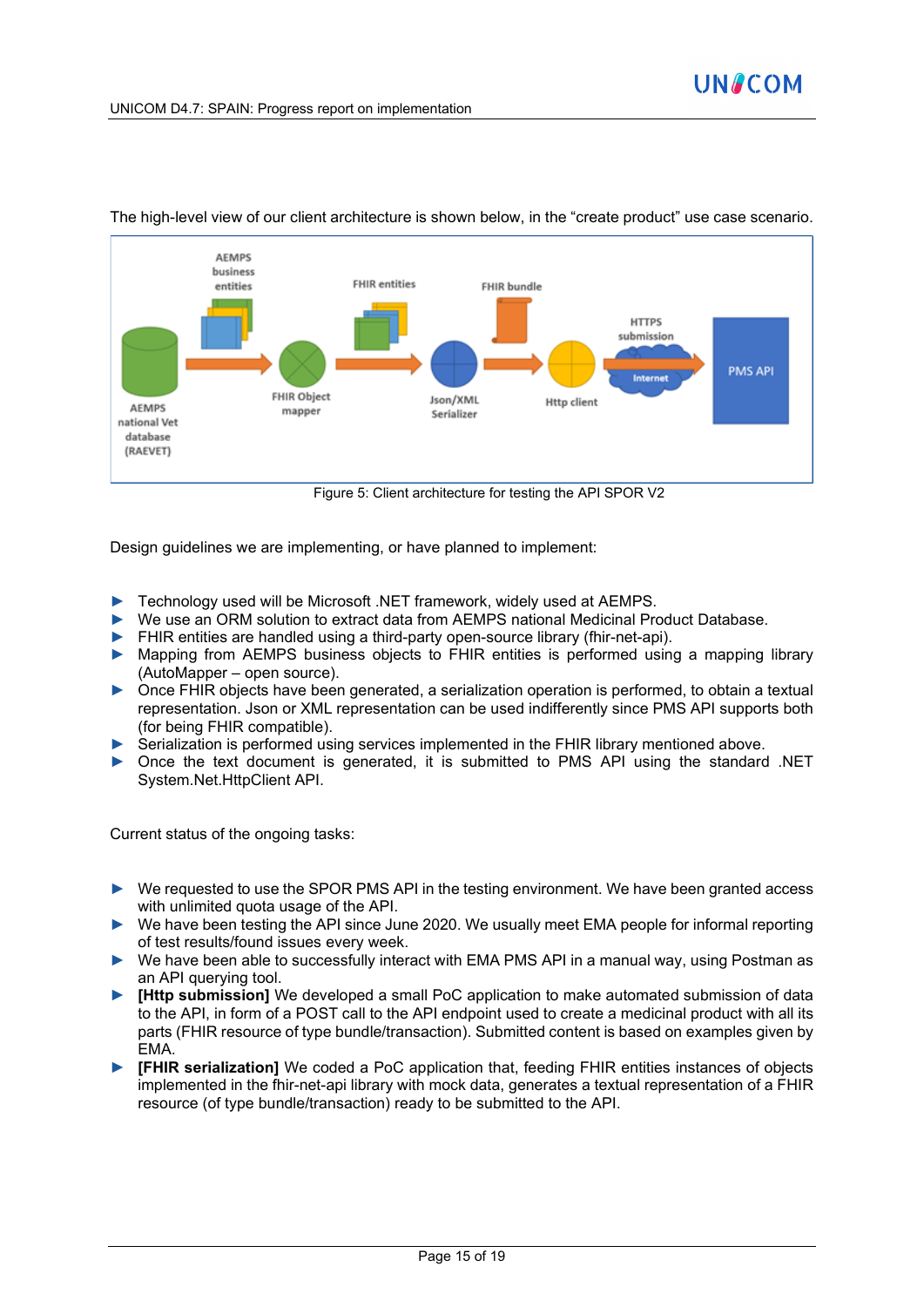Our planned activities for the future are:

- ▶ An improvement to the FHIR serialization is needed, since we have detected some minor differences between the FHIR document we generate, and the ones provided by EMA. An exact match is needed, in order to successfully submit the data to the API.
- ► Finishing the definition of the mapping between data in our national medicinal products database and FHIR resources properties.
- ► Coding the FHIR object mapper, in line with the mapping defined in the above point.
- ► Querying Medicinal Product database to obtain the data needed to build the FHIR messages to be submitted.
- ► Integrating all the components in an end-to-end solution, candidate to go live after our internal QA.
- ► In parallel with all the above, going on with the UAT testing in collaboration with EMA.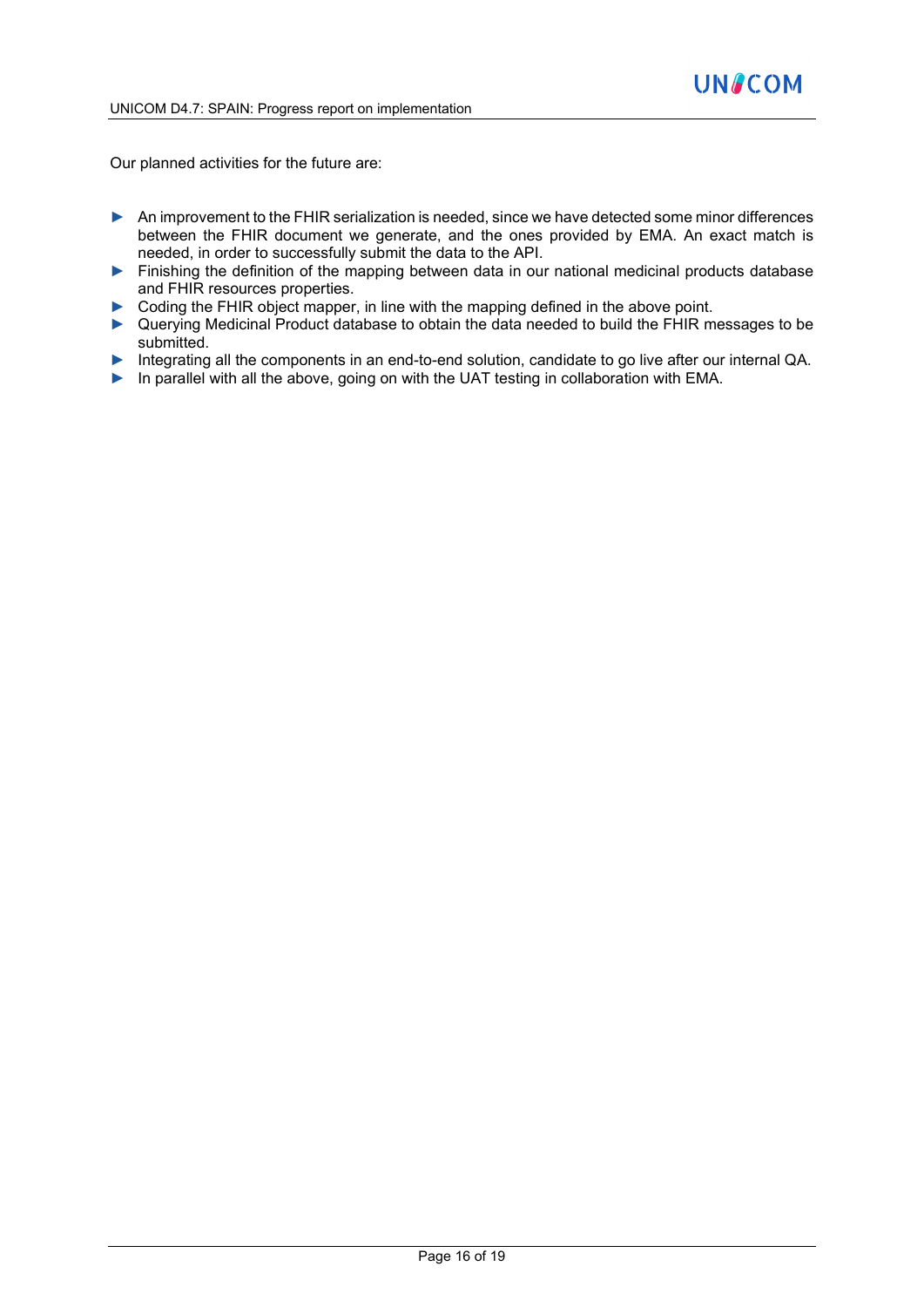### **3 Dependencies and relationships**

A strong dependency exists with WP3 as the convergency between our national information systems and EMA SPOR system relies mainly on the interoperability with electronic application forms. The new FHIR datasets to be implemented at EMA DADI project for MAAs and Variations, will have to match with the ISO compatible design that is now undergoing.

WP1 for training and gaining knowledge on ISO IDMP and FHIR is also a trusted source of information to understand concepts like:

- ► Manufactured Item.
- ► Different pharmaceutical dose form usages.
- ► Presentation and Concentration strength concepts.
- ► Packaging modeling to make it ISO IDMP compatible.
- ► MPID and PCID definition.

#### **3.1 Risks and Mitigations**

Two major risks have been identified:

- ► The arise of changes in the IDMP Logical data model once an adaptation design is set and in place. These changes can be a consequence of the conclusions of WP1.
- ► Delays in the scheduled timelines of WP3 and non-availability of its deliverables. The forms will be developed mainly under the scope of the DADI project carried out by EMA.

A mitigation measure to be adopted is to create awareness of these risks among UNICOM partners, closely follow both WPs and warn on the impacts that decisions in these WPs may have over national projects.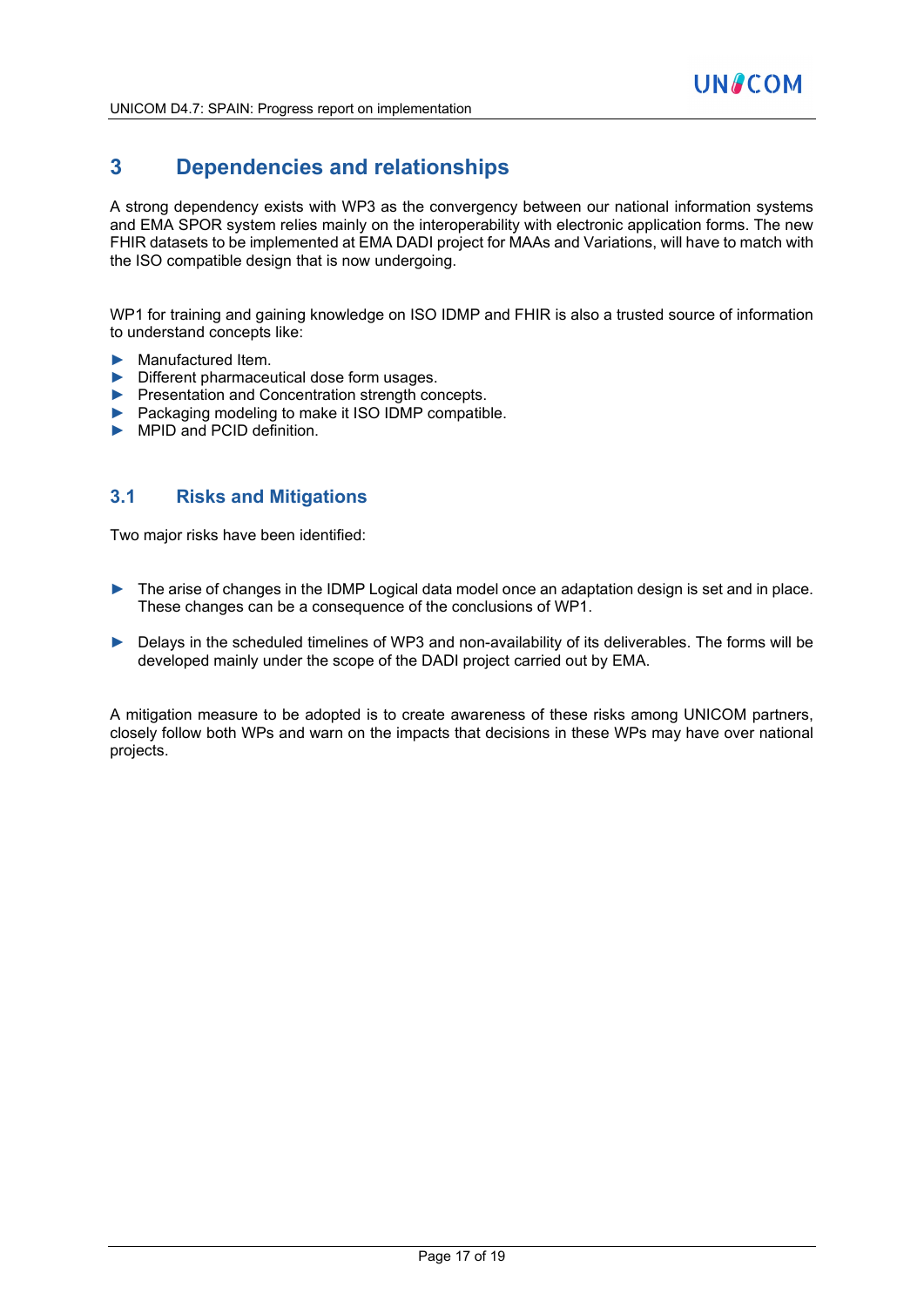### **4 Implementation of Clinical Particulars**

AEMPS was required by the NHS to include in its logical data model indications and adverse reactions. The indications are relevant for some prescriptions due to reimbursement purposes and the adverse reactions are relevant to identify rare diseases and avoiding confusion in their detection.

The logical data model implemented for this purpose is shown in the below figure and it follows the IDMP logical model.

An activity of processing SmPCs using PLN techniques is scheduled for 2021 to populate this logical data model. Target of this activity is the identification and extraction of MedDRA terms from SmPC section 4.1 "Therapeutic indications" and section 4.8 "Undesirable effects".